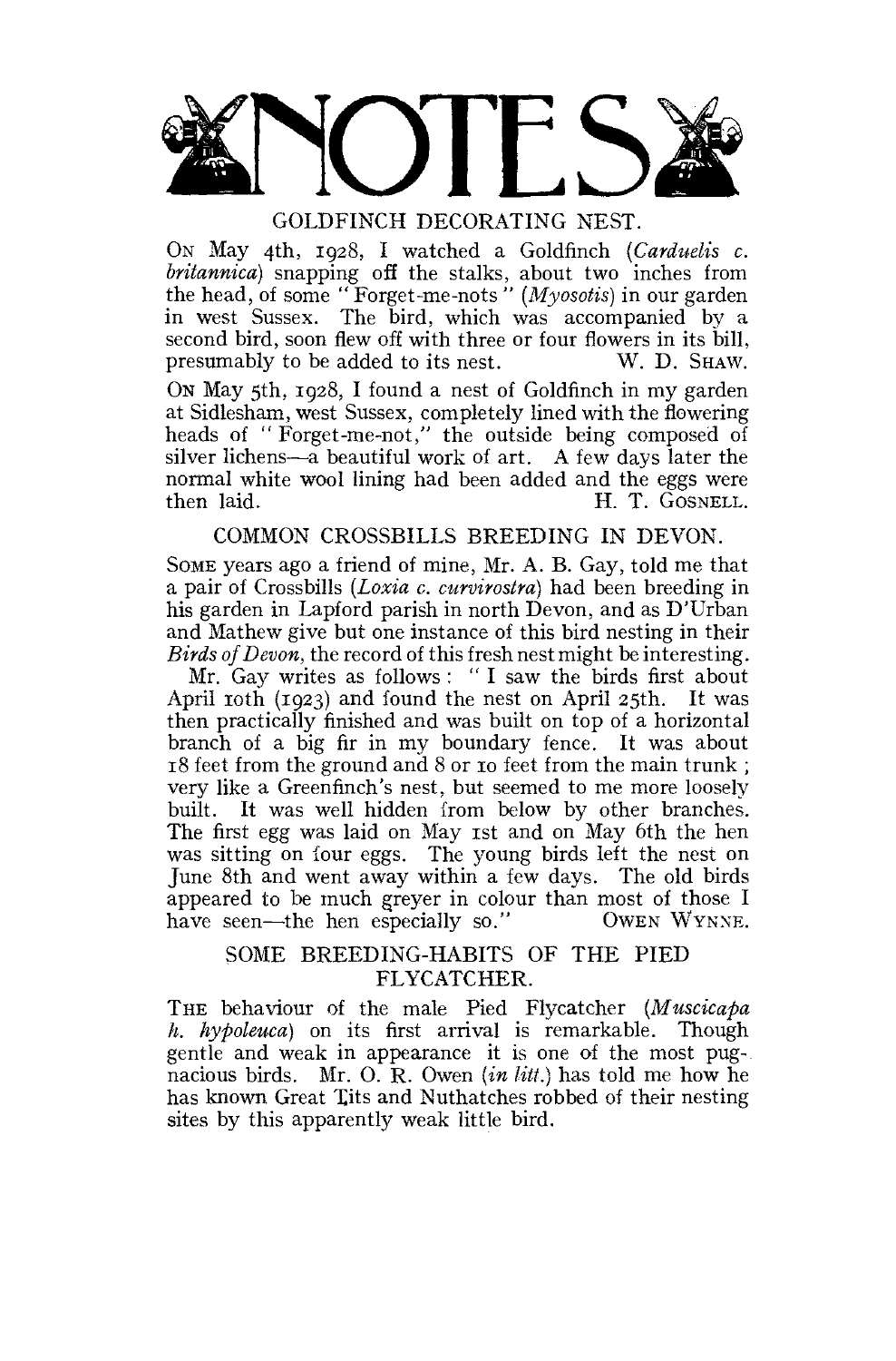**VOL. XXII.] NOTES.** 189

The male Pied Flycatcher, within a very few hours of its first arrival, finds or usurps a suitable nesting site, and is extremely jealous of any near approach to its chosen place by its own species or by any other birds which nest in holes. In 1927 a male arrived in my garden, which is outside the regular breeding haunt of the species, and took possession of a nesting box. This bird sang continuously for most of the day, scuffled with Tits and other likely rivals for its home, and looked into the box or perched on it at frequent intervals. It found no mate, however, and after waiting three weeks, until well on into June, it disappeared (exactly as the male Nightingale does in the same district and for the same reason).

On May 15th,  $1927$ , I and two other observers tried to find a Pied Flycatcher's nest on the banks of the Wye below Builth. In the course of four hours continuous observation the female was never seen and the male showed interest in one hole only. That hole contained no sign of a nest, and we were puzzled.

However, I returned on May 21st with my wife ; when we had been watching for over an hour a hen Pied Flycatcher arrived on the scene. The cock instantly became excited, and after shaking his wings, and emitting very shrill mouse like squeaks, flew to his chosen nest-hole. The hen took no notice of this invitation at first and indeed, when the cock flew towards her, she attacked him violently and viciously. However, she was ultimately pacified, and after many more fiutterings and squeakings by the male, was persuaded to visit the nesting-hole. She first dived into the hole and out again, and then, standing statuesque and upright for a long time at the mouth of the hole, inspected the site from outside. Evidently satisfied at last she dived into the hole and crept out again at frequent intervals for a long time—in fact, until we departed. During this time the cock began to sing, but readily relapsed into his former shrill note whenever he came near the hen.

A month later this hole contained a young brood—and presumably we had seen the first arrival of the hen bird.

The descriptions of the arrival of various female Warblers by Mr. Elliot Howard became of greater interest to us even than before after having viewed this little scene.

H. A. GILBERT.

### RED-BREASTED FLYCATCHER IN NORTHUMBERLAND.

WHEN I was walking with my gun along the shore near Boulmer, Northumberland, on October 1st, 1928, my attention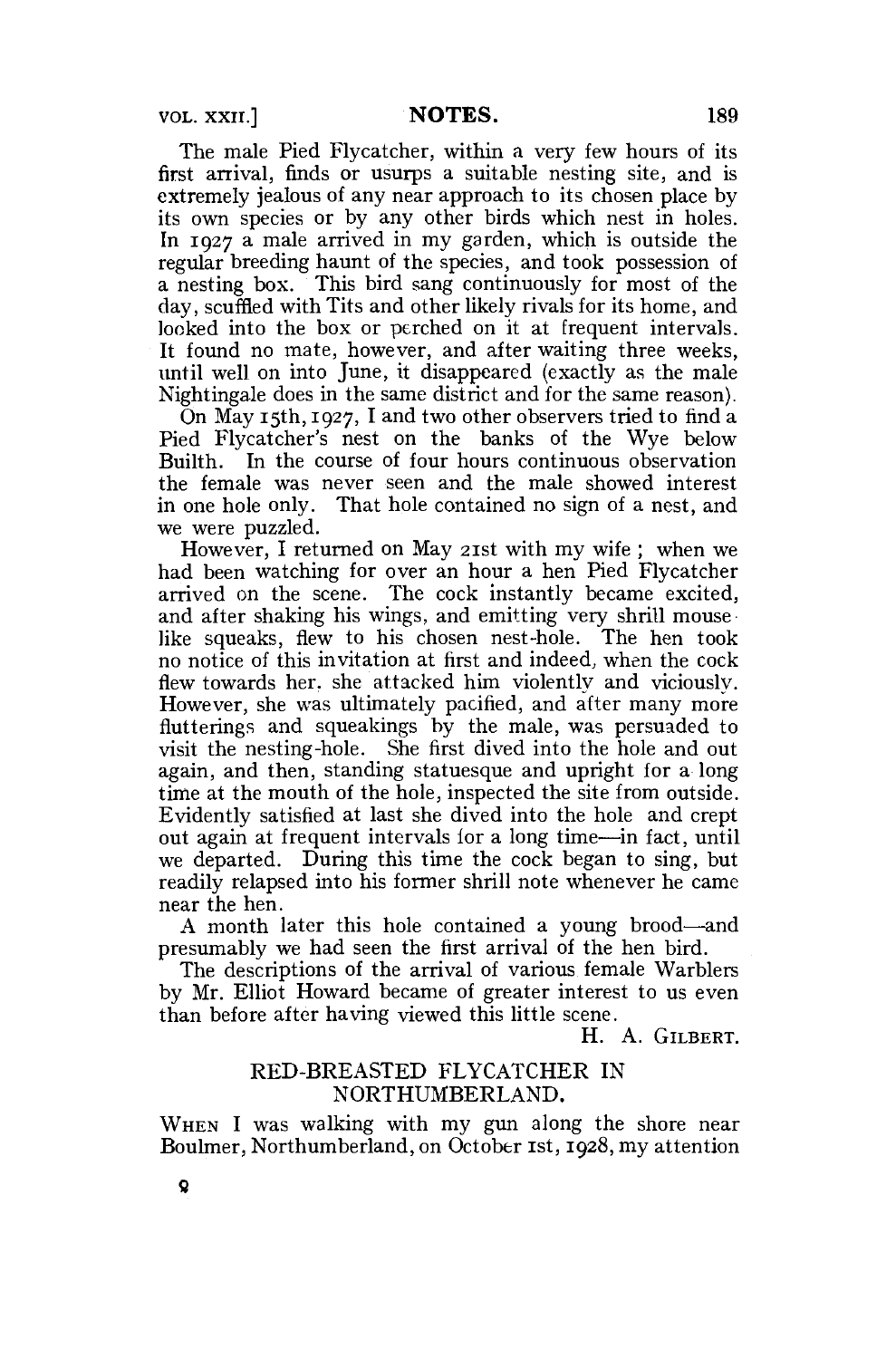was attracted by a small bird, which was unknown to me, in company with two Rock-Pipits *(Anthus s. petrosus).* It was very restless and kept continually jerking its tail up and down after the manner of a Stonechat. As I could by no means determine what it was I shot it. When I got home I looked it up in Coward's *The Birds of the British Isles and their Eggs,* and eventually came to the conclusion that it was a Red-breasted Flycatcher *(Muscicapa p. parva)* in immature plumage. To make certain, however, I sent it to the Curator of the Hancock Museum, Newcastle-on-Tyne, who kindly identified it for me. identified it for me.

## PEREGRINE FALCON NESTING ON THE GROUND IN HAMPSHIRE.

WITH the exception of the statement in *The British Bird Book* (Kirkman), repeated in the *Practical Handbook of Birds*  (Witherby), that " The species has been found nesting among heather on a low-lying islet " there appears to be nothing recorded of the Peregrine Falcon *(Falco p. peregrinus)* nesting on the ground in this country.

In early May of this year {1928) I investigated a case of this kind and obtained clear and convincing proof of the genuineness of the case, and have no hesitancy in putting it on record.

The lad who found the nest showed me the eggs unblown undoubtedly Peregrine's—and conducted me to the nest, a shallow depression in the short scrubby heather at the base of a stump of a small Scots pine, standing on a dry part of a flat, boggy and unfrequented heath common in west Hampshire. This common, and similar open wastes in Dorset, are favourite hunting grounds of the Peregrine.

W. J. ASHFORD.

FROM two independent sources I have received confirmatory evidence of the breeding of the Peregrine Falcon on the ground in west Hampshire, recorded by Mr. Ashford above.

In the case referred to by me in *The British Bird Book* and the *Practical Handbook,* a Peregrine was flushed from eggs among deep heather on an islet off the Welsh coast, where there were no cliffs and the eyrie was only about 50 ft. above sea-level. This is scarcely a parallel case, however, as the isolation of the site provided some protection.

Newton, in the *Ooiheca Wolleyana,* records some half dozen sets taken from hillocks in marshes in Enontekis Lappmark and East Bothnia, and more recently other cases of breeding on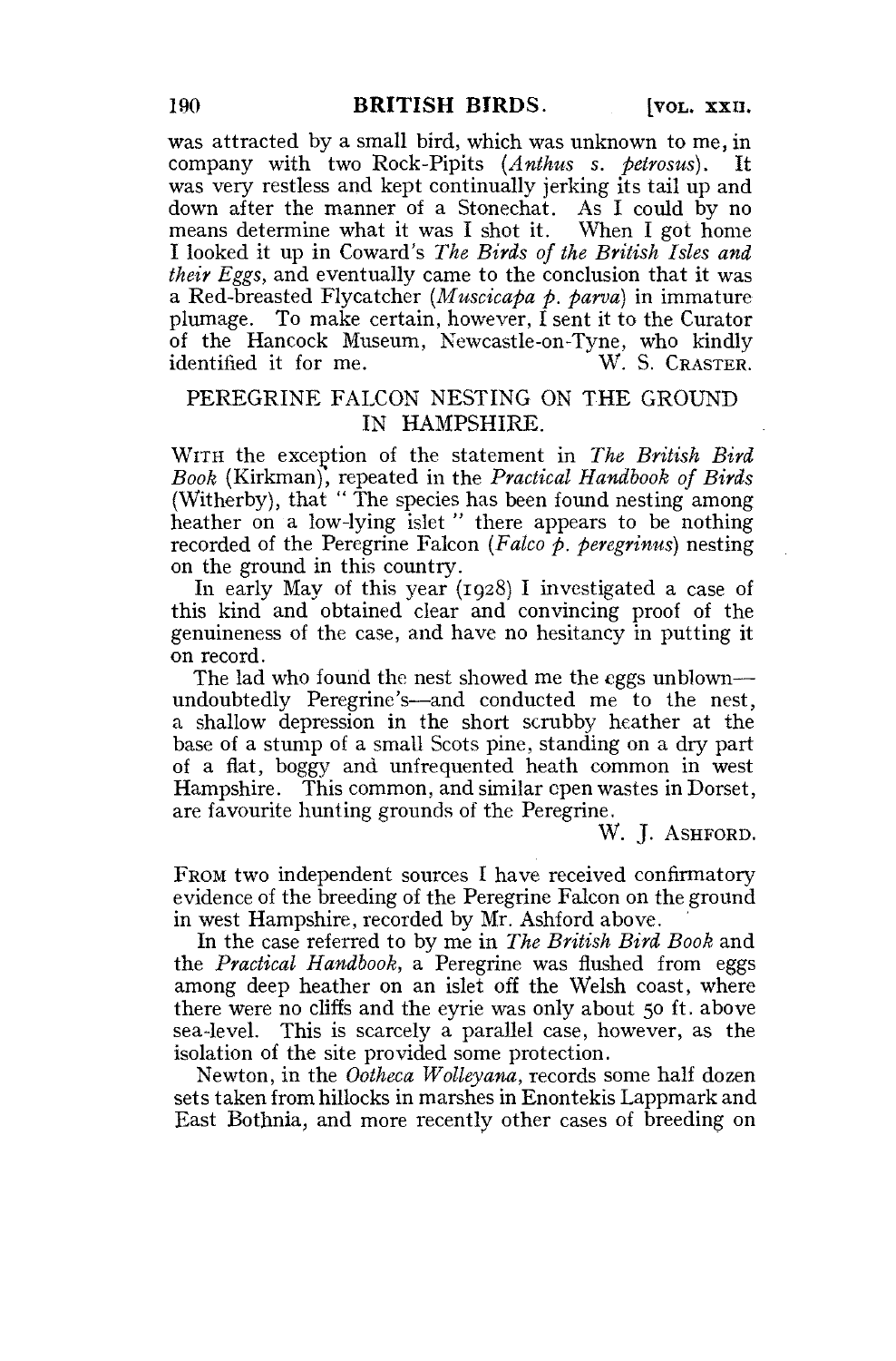the ground have been recorded from Finland in the pages of *Ornis Fennica,* IV. (1927), p. 120.

It is remarkable that though the Peregrine frequently breeds in open nests in trees on the Continent, there is, as yet, no positive record of this habit from the British Isles, and with the exception of the Welsh record mentioned above, this is the first case of breeding on the ground within our limits. If any proof were needed that the keeper's gun is the determining factor in the status of this species, and not the collector, it may be found in the adoption of every available site in districts where there is little game preservation and persistent, but unavailing, efforts to establish itself on the grouse moors, even in counties in the middle of England where for centuries it has been unknown as a breeding species.

#### F. C. R. JOURDAIN.

SHELD-DUCK BREEDING IN TREE IN SUFFOLK. ON May 24th, 1926, I noticed a hole in an oak tree on the banks of the Orwell in Woolverstone Park, at about 30 feet from the ground, which had been formed where a branch had been broken off. The hole was about three feet in depth and in this cavity was a nest of a Sheld-duck *(Tadorna tadorna)* with four eggs. The country round is full of rabbit holes, and it is evident that many of them are occupied by the Sheld-ducks, since I have seen as many as 40 birds within about  $I_3^1$  miles in this district.

On April 13th, 1927, in the same clump of trees, I noticed a Sheld-duck fly up to a hole in an oak, but on approaching I found that the bird was unable to extricate itself, and with some difficulty I managed to free it. When released, it flew down the river where it was joined by another bird.

J. UTTEN TODD.

### LONG-TAILED DUCK IN THE ISLE OF MAN.

From November 1st to 11th, 1928, a Long-tailed Duck *(Clangula hyemalis),* a female or immature bird, was seen in Derby Haven, Isle of Man, by Col. H. W. Madoc and myself. It usually fed in very shallow water, diving frequently within a foot or two of the beach, and on one occasion climbed out on to some weed-covered rocks, where it rested.

The Long-tailed Duck has not, I understand, been noted previously in the Isle of Man.

### LONG-TAILED DUCK IN SURREY.

ON November 13th, 1928, while passing one of the reservoirs that are strung out along the Surrey bank of the Thames near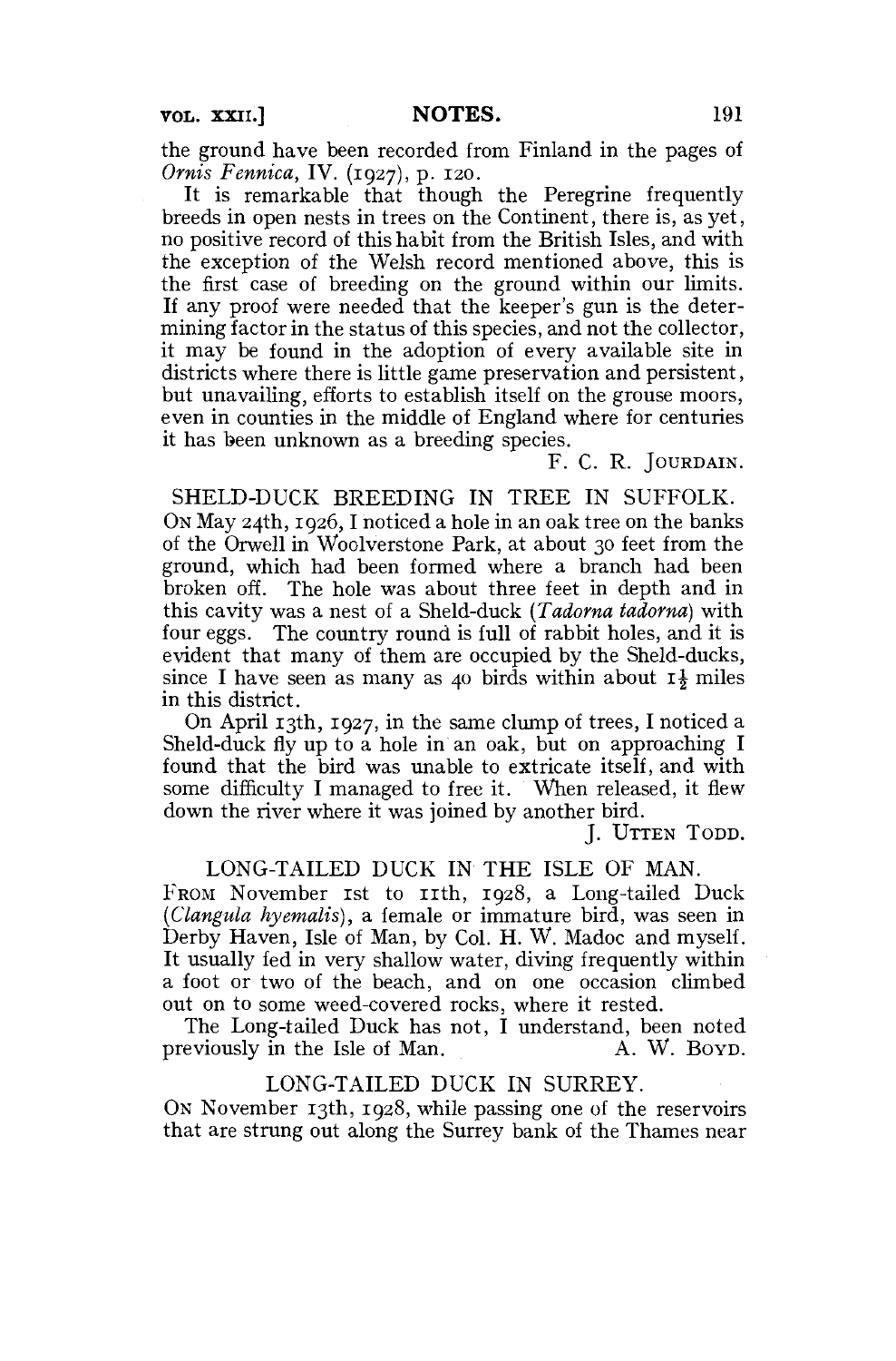Hammersmith bridge, I stopped to watch a party of Tufted Duck diving for mussels. Among them I noticed a lightercoloured bird of about the same size, also diving persistently, with very short pauses at the surface. On looking through my glass I found that it was a Long-tailed Duck *(Clangula hyemalis)* without any long tail-feathers; more than that I cannot say. We are told that most specimens of this Duck obtained inland have proved to be immature males ; this one may have been no exception to the rule, though I should have been quite ready to accept it as a female.

I have watched other Long-tailed Ducks while they were diving, but had not previously noticed, as with this individual, the extreme shortness of the intervals between the dives. It was not submerged for very long, not longer probably than the Tufted Ducks in company with it, but the pauses on the surface were so short that often there was not time to get the bird into the field of one's glass before it disappeared again. Four seconds, three seconds, sometimes even less than that, seemed long enough for it to " get its breath." On December 7th it was still there.

I am told that this duck has never been recorded as curring in the county of Surrey. Donal D GUNN. occurring in the county of Surrey.

#### EARLY RUFFS AT OXFORD.

THREE Ruffs *{Philomachus pugnax)* were present on Port Meadow at Oxford from March 8th to 14th, 1928. They were seen repeatedly between these dates, generally associating with Lapwing, by D.M.C. and P.J.C., and on the roth also by B.W.T. All three were yellow-legged birds, probably two Ruffs and a Reeve, judging from the sizes. The former, when viewed with a telescope, showed indications of darker feathers in the region of the upper-breast, which were probably the beginnings of the ruff. It is difficult to say whether these were passage migrants in the sense in which the term is commonly used—*i.e.*, migrating birds coming from abroad or whether they were individuals which had wintered near at hand. Certainly they had not previously been on Port Meadow, and as it is not usual to find more than an occasional odd bird wintering in this country, it seems probable that they were early arrivals irom the south. The occurrence is of interest, as the date is a month earlier than the normal beginning of the spring passage, which the *Practical Handbook*  gives as mid-April. P. J. CAMPBELL.

D. M. CAMPBELL. B. W. TUCKER.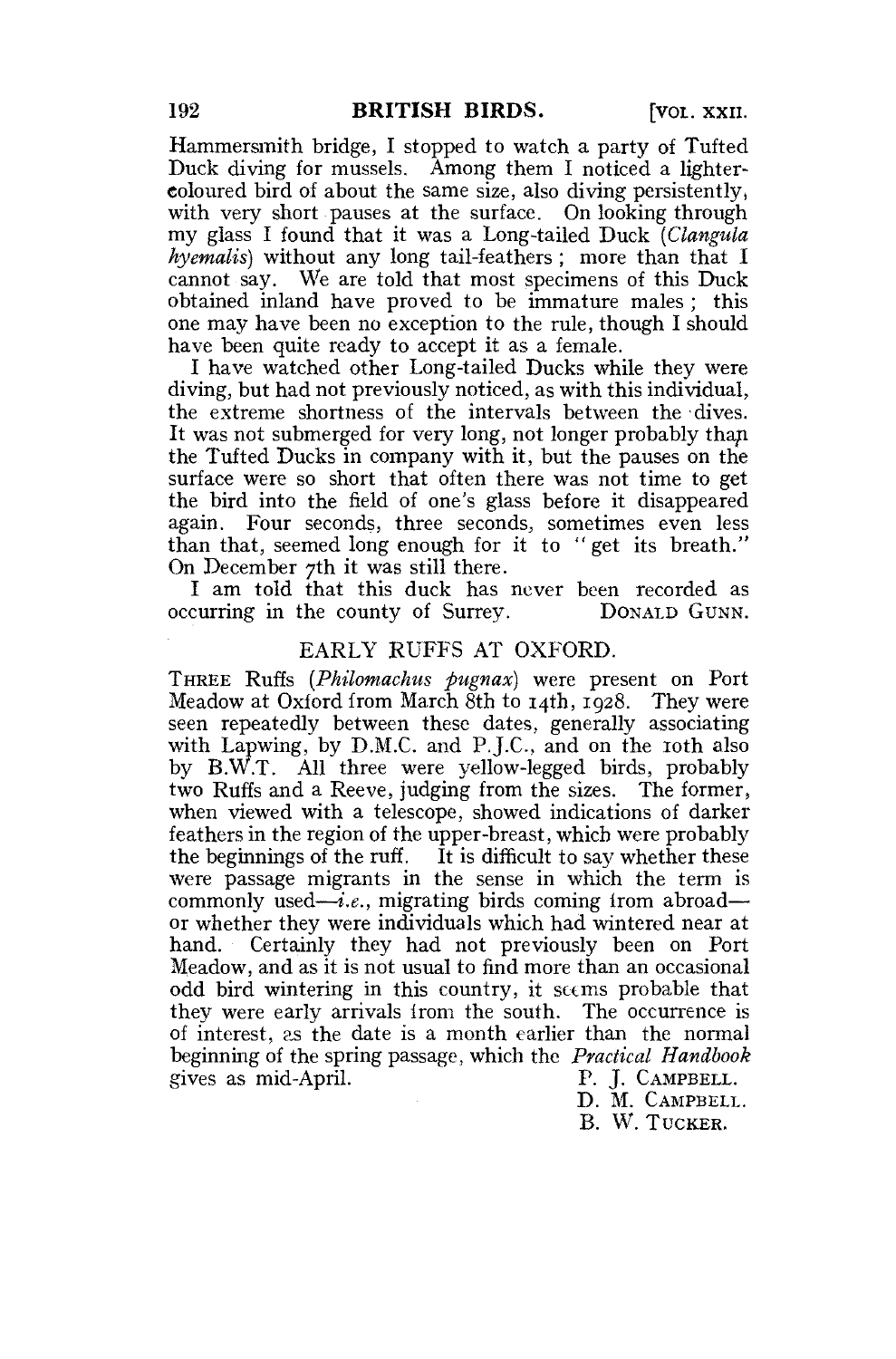## PROBABLE POMATORHINE SKUA IN HERTFORDSHIRE.

IN the forenoon of November 22nd, 1928, when I was walking with Mr. T. A. Coward on the road near Little Tring, a Skua passed over the reservoirs at a considerable height, bearing steadily south-west on a line parallel with the Chiltern escarpment, a course one so often sees taken by migrating Gulls and Terns in autumn. The bird, an adult with white under-parts, looked more bulky than an Arctic Skua, and when it passed some Rooks we had a standard of comparison that showed it to be distinctly larger. A difference in the shape of its tail was apparent too, but this difference is not easy to describe. The date and the appearance of the bird left no reasonable room for doubt that it was a Pomatorhine Skua *(Stercorarius bomarinus).* CHAS. OLDHAM.

## LITTLE AUK IN MIDDLESEX.

ON November 28th, 1928, when at the reservoir near Staines, I saw a Little Auk *(A lie alle)* which was so complaisant as to allow me to watch it for an hour at ever decreasing range till I was within a dozen yards of it. Except for the abnormal tameness, the bird showed no evidence of being ill. It preened and flapped its wings at times and had one short spell of fishing which ended with the capture of a small fish, brought to the surface to be swallowed. Its main concern appeared to be to keep head to wind in a sheltered corner ; in me it showed no interest whatever. During the following week I saw it several times and could detect no difference in its behaviour, but on the night of December 6th it died, out of the water.

Little Auks have often been seen in Middlesex (though not mentioned in Harting's *Birds of Middlesex),* but I suppose most of them have been obviously starving birds driven inland by a gale. At any rate, it must be an unusual experience within the county to see one swimming quietly in fresh water for a whole week. DONALD GUNN.

## LITTLE AUKS ON NORFOLK COAST.

ON November 26th, 1928. I saw several small flocks of Little Auks *(Alle alle)* flying close in-shore at Hemsby, Norfolk. In all I counted fifty-two birds, all of which were flying from south to north.<br> $I. M. FERRIER$ J. M. FERRIER.

RED-BACKED SHRIKE IN CARNARVONSHIRE.—Mr. Richard Jones informs us that he saw a Red-backed Shrike *(Lanius*